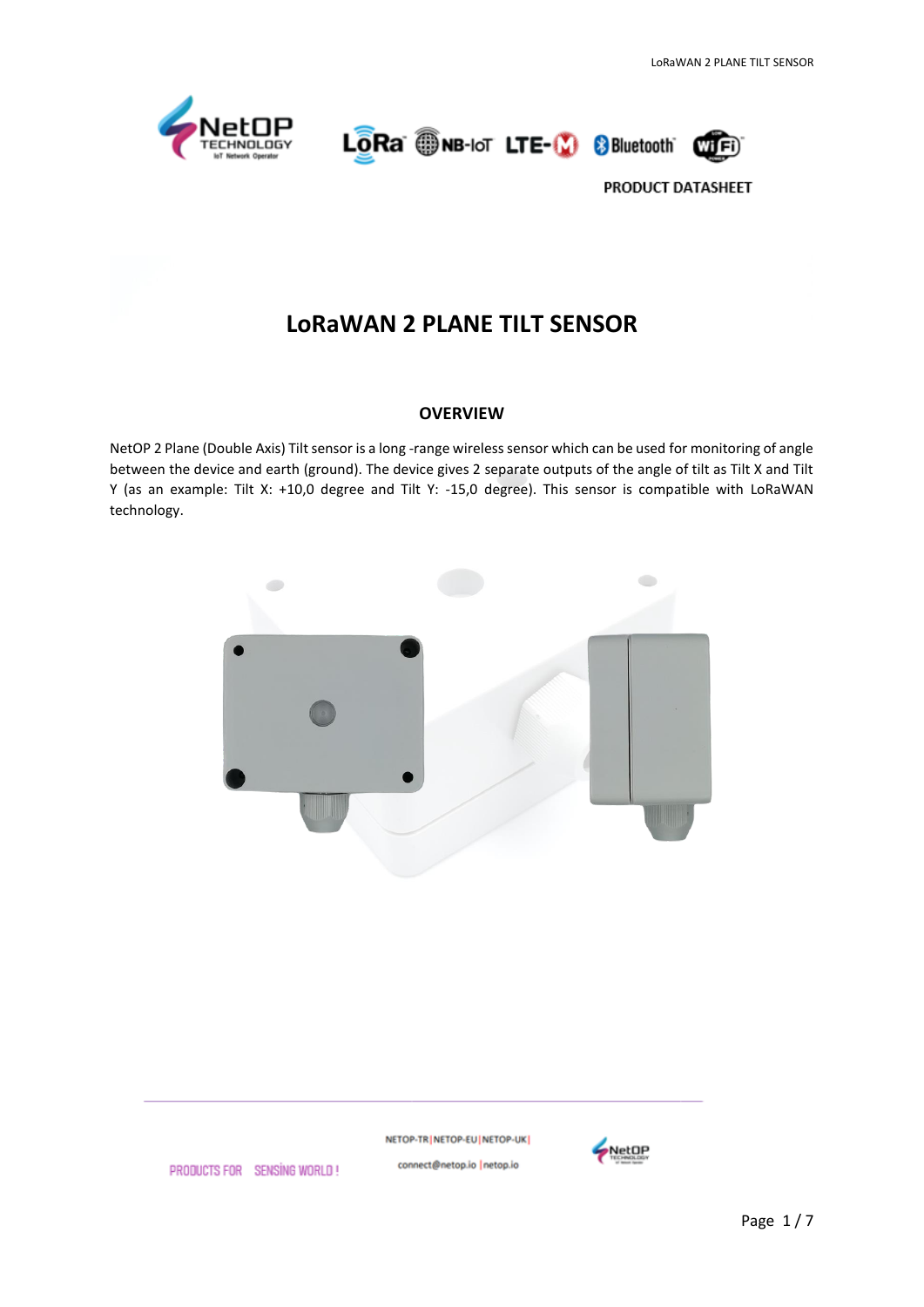





#### **TECHNICAL DRAWING**

## **Box With Terminal Seal**





SECTION A-A

 **Cover Page**



NETOP-TR | NETOP-EU | NETOP-UK |

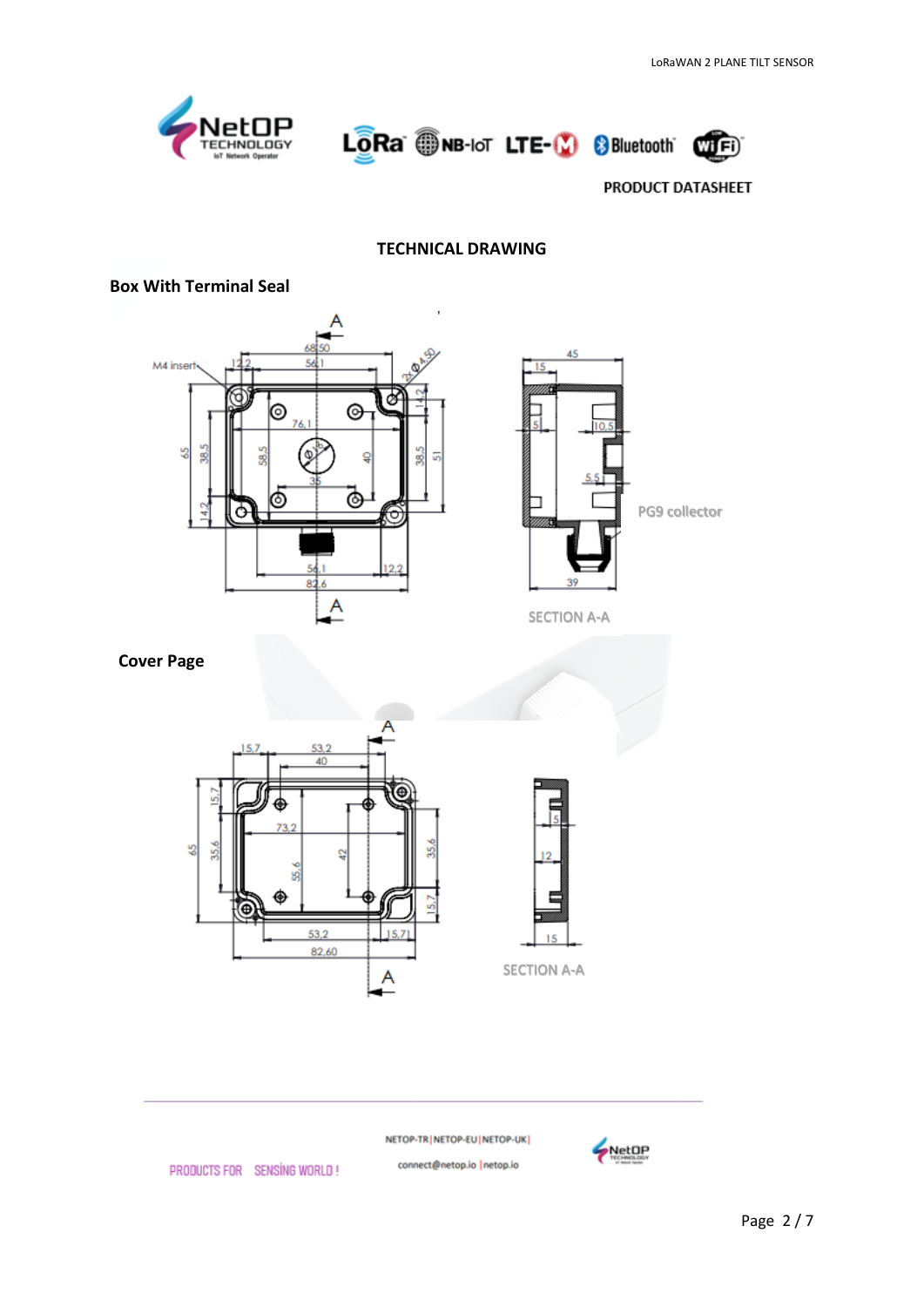

LORA WINB-IoT LTE-19 8 Bluetooth



## **KEY FEATURES**

Real Plug & Play Easy to mount & install Compatible with LoRaWAN™ specification Maintenance free Secure communication (AES-128) Ultra -Low Power Consumption Certificate: LoRaWAN™

# **COMMUNICATION SPECS**

Compatible with LoRaWAN Specification 1.0.3

The sensor uses Low Power Wide Area Network-LPWAN technology (LoRa) for connectivity

Compliant with Low and High Frequencies (AS923, AU915, CN470, CN779, EU433, EU868, IN865, KR920, RU864, US915 MHz ISM bands)

Supports High power and Low power LoRa RF applications: - Up to +22 dBm at US915 and AU915, - Up to +14 dBm elsewhere

Ultra -low power consumption. Excellent long-term stability.

170 dB maximum link budget

Radio Performance: High RX sensitivity down to -148 dBm

Full ADR, OTAA and ABP support

Long range wireless data transmission

NETOP-TRINETOP-EUINETOP-UK

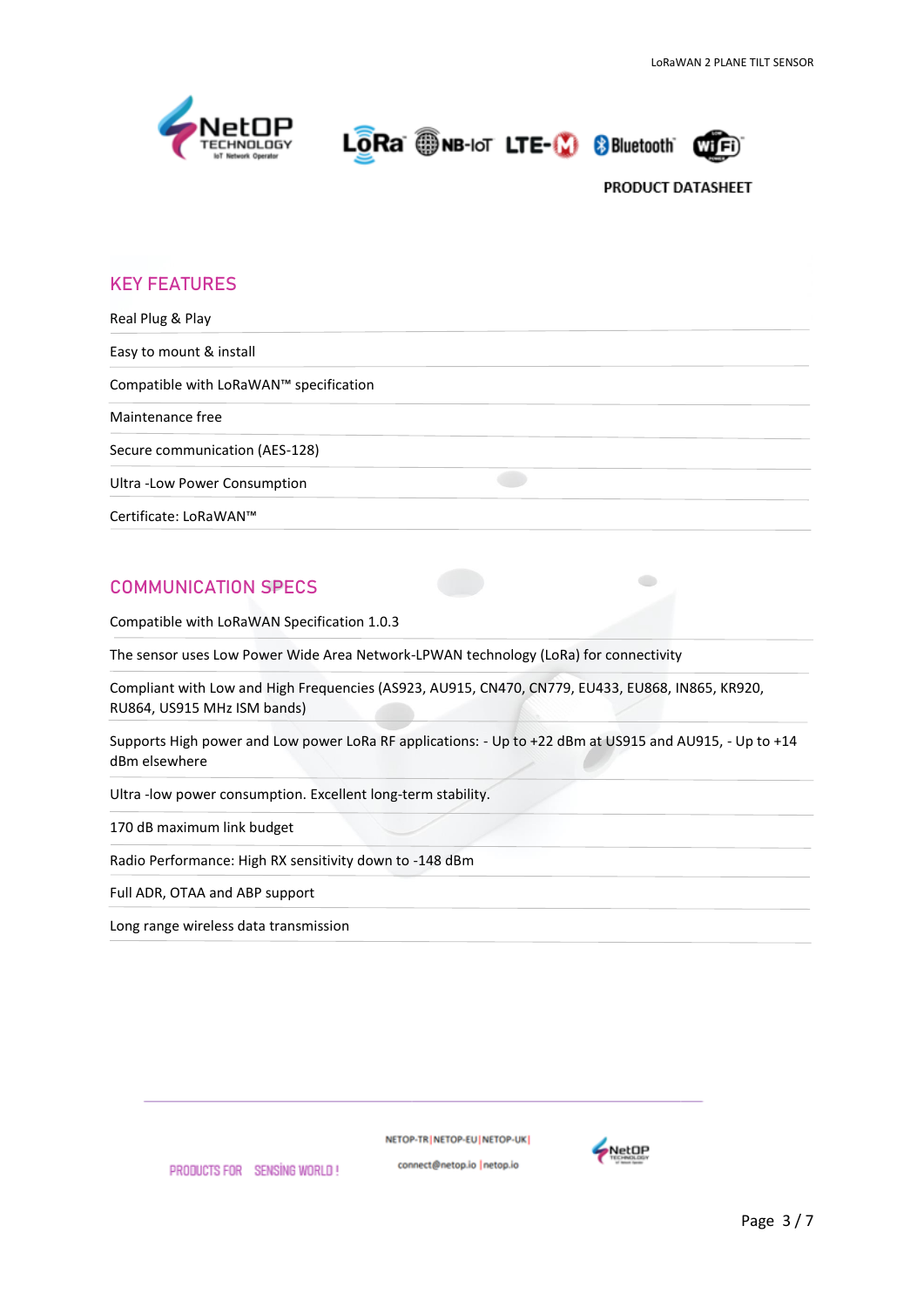





| <b>MECHANICS</b>                           |
|--------------------------------------------|
| Housing: ABS (IP65 or higher)              |
| Dimensions: 82.5 x 65 x 45 mm              |
| Operating Temperature: - 40°C to +85°C     |
|                                            |
| <b>POWER SUPLY</b>                         |
| USB/ LIPO Charge / Non-Chargeable Battery  |
| <b>INDICATORS</b>                          |
| Green Red Status LED (on board)            |
|                                            |
| <b>2 PLANE TILT SENSOR SPECIFICATIONS</b>  |
| Measurement Range: ±2.0 g                  |
| Accuracy: 0.061 mg                         |
| Resolution: For X, Y axes m/s <sup>2</sup> |
|                                            |
| <b>CERTIFICATIONS &amp; RELIABILITY</b>    |
| EN 60950-1;2006/A2:2013                    |
| ETSI EN 301 489-17 V3.1.1(2017-02)         |

EN 55032:2015

PRODUCTS FOR SENSING WORLD!

NETOP-TR | NETOP-EU | NETOP-UK |

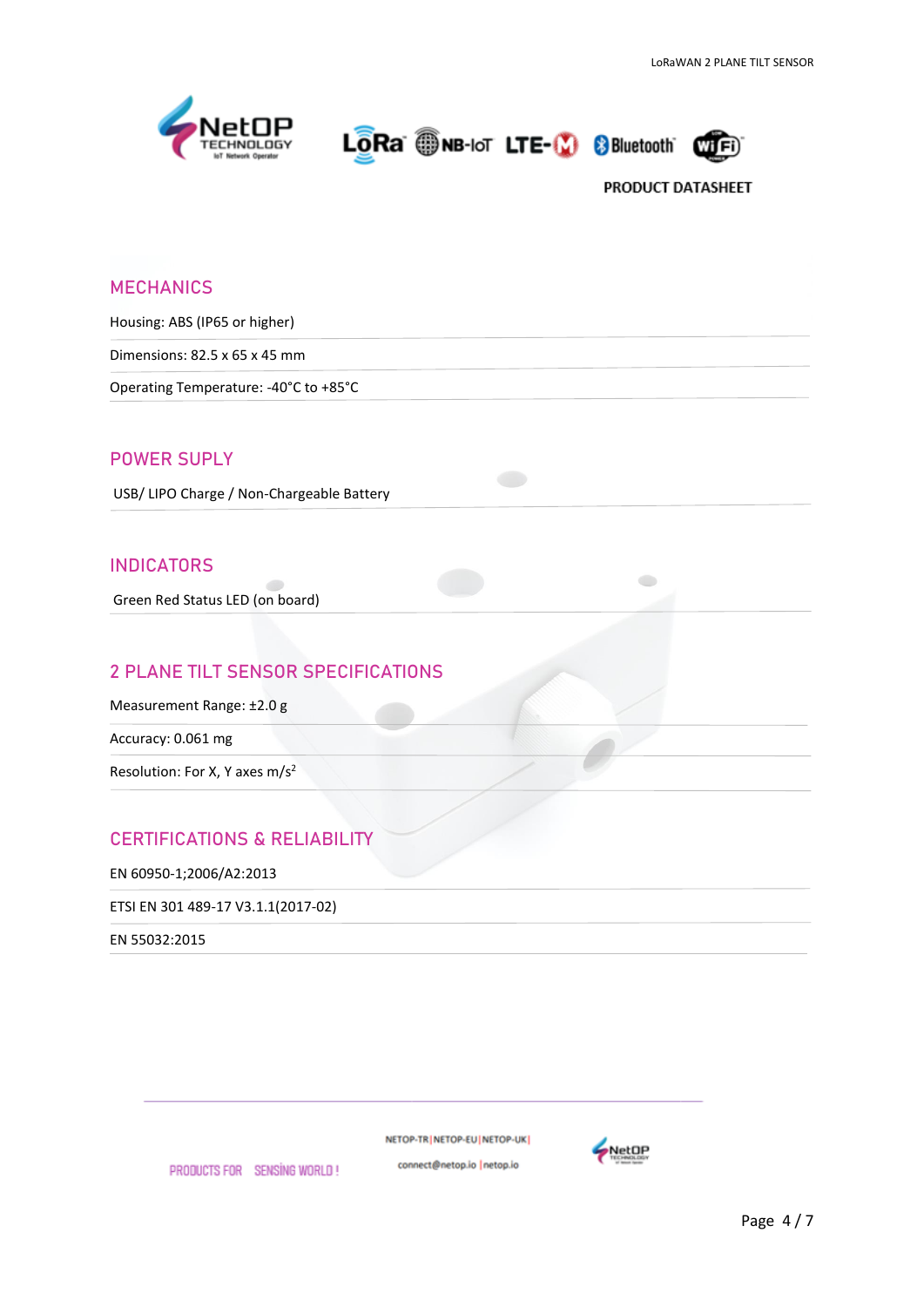





# LoRaWAN FRAME FORMAT

Standard packet size: 24 Bytes

00-01-02-03-04-05-06-07-08-09-10-11-12-13-14-15-16-17-18-19-20-21-22-23

1 byte: Connection Type(1->LoRaWAN)

## INFORMATION

.

|1|: İndicates the type of connection the device uses.



NETOP-TR | NETOP-EU | NETOP-UK |



PRODUCTS FOR SENSING WORLD!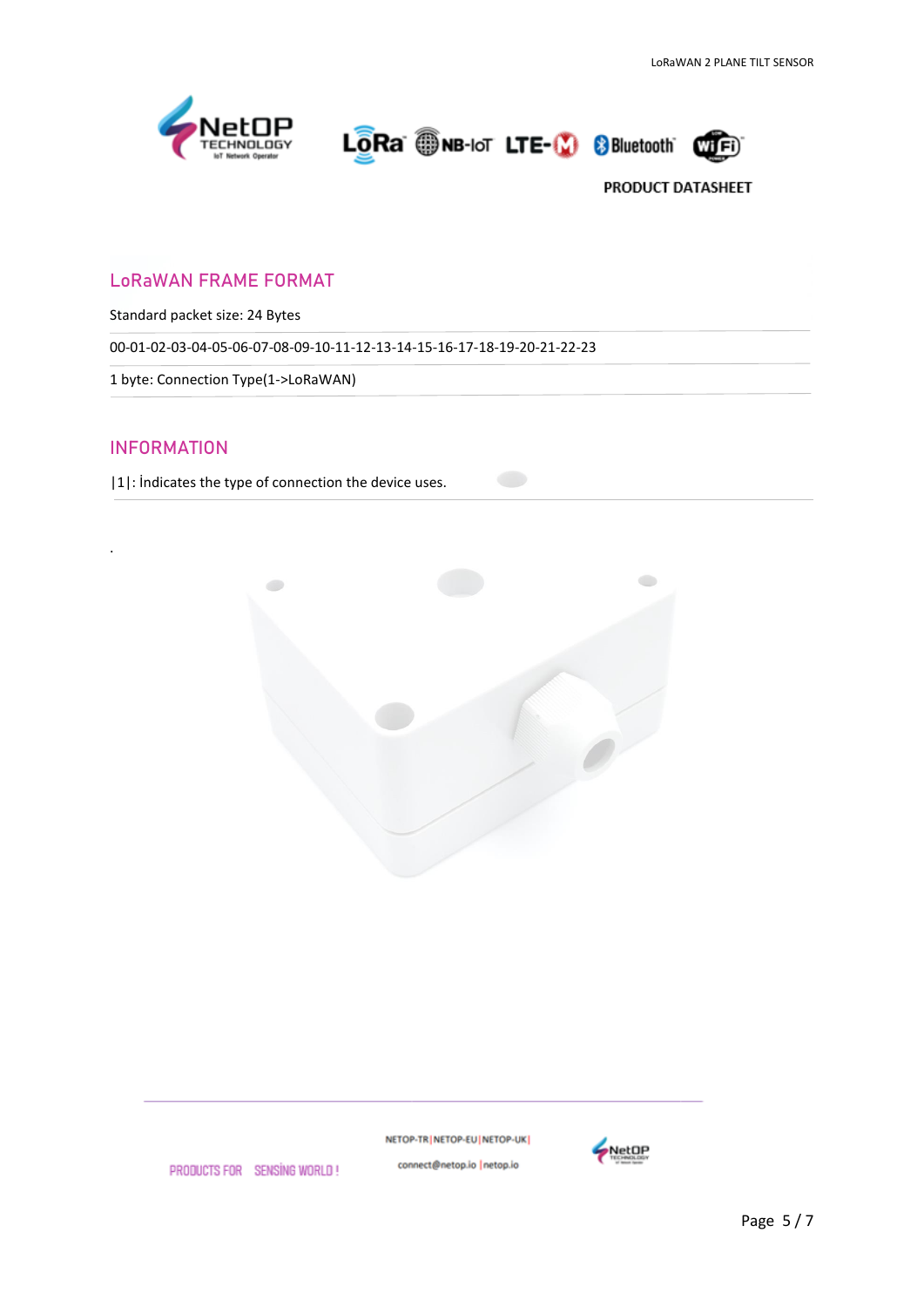

LORa ONB-IoT LTE-10 8 Bluetooth



# LoRaWAN 2 PLANE TILT SENSOR PROTOCOL

01-26-00-59-FF-E8-YY-YY-YY-YY-YY-YY-YY-YY-YY-YY-YY-YY-01-2C-25-01-12-0D-EF

01: Selected Slot (1 byte)

26: 2 Plane Tilt Sensor Board ID (1 byte)

0059: 0x0059H -> 89D -> (2 bytes) -> 0.89 X Degree

FFE8: 0xFFE8H -> 65512D -> (2 bytes)

**i.** FFE8 – FFFF -> -0x0017H -> -23D -> -0.23 Y Degree

YY-YY: Empty Data (12 bytes)

012C: Sleeping Period 0x012CH -> 300D Seconds (2 bytes)

25: Payload Counter 0x25H -> 37D (1 byte)

01: Sensor Message Type Periodic (02->Sensor Message Type Interrupt) (1 byte)

12: Sensor FW Version (1 byte)

**ii.** Main Version 1 **iii.** Sub Version 2

0DEF: 0x0DEFH -> 3567D -> 3567 mV -> 3.567 V (2 bytes)

NETOP-TR NETOP-EU NETOP-UK



PRODUCTS FOR SENSING WORLD!